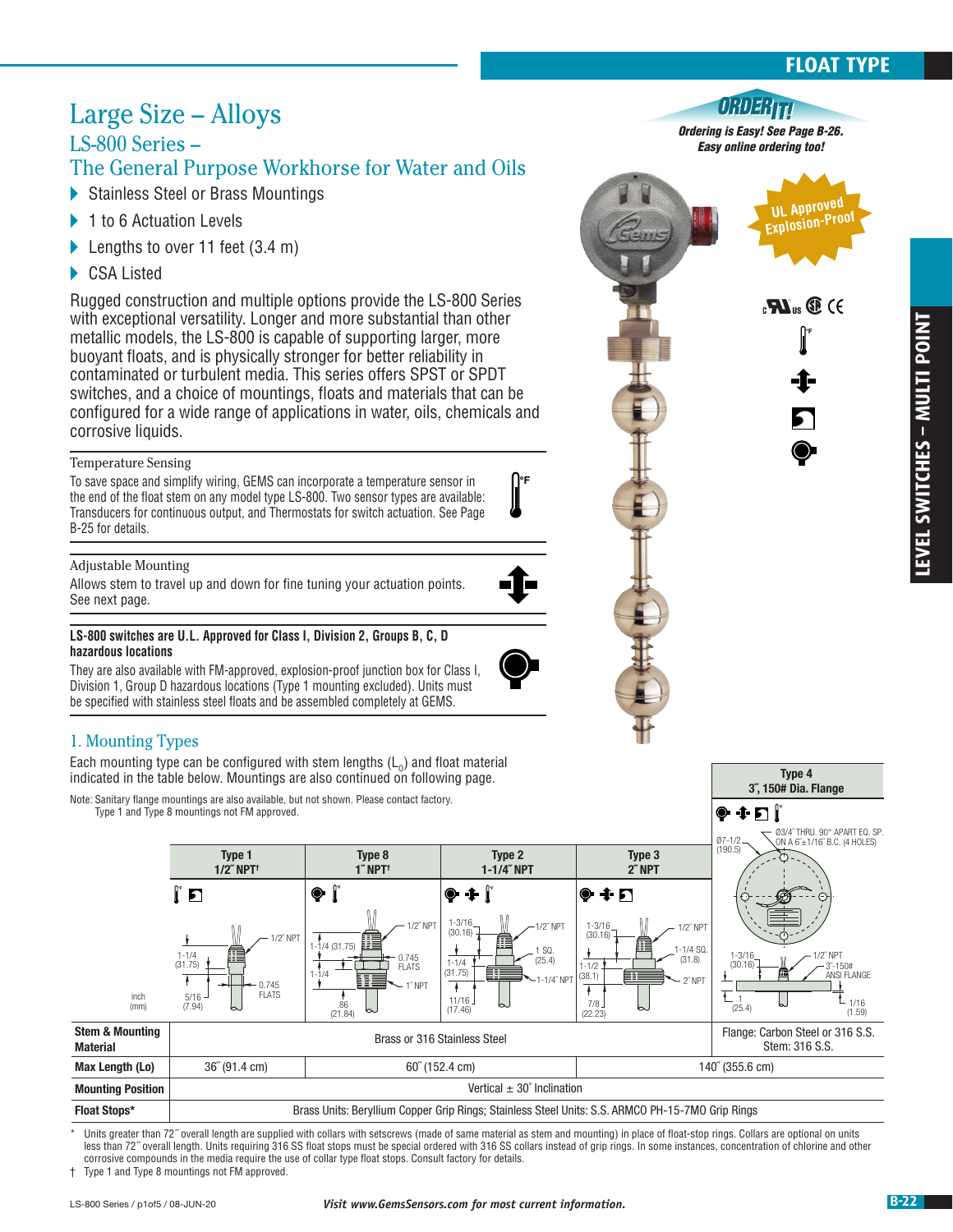

### LS-800 Series – Continued

#### 1. Mounting Types – continued

units are ideal for tanks with limited access to tops or bottoms.



### 2. Float Types

|                                                                                                                                                                                                                                                                                                |              | <b>UNIT LENGTH</b><br>$L_0 + 2^{n}$                                                  | (50.8)<br>$\ddot{\ }$<br>MAX. $L_0 = 120$ <sup>"</sup><br>MIN. $L_0 = 4-1/2$<br>2 MIN.<br>(50.8) | (44.5)<br><b>SCH.40</b><br>$2 - 3/8$<br>(60.33)<br>$Ø2 - 7/8$<br>(73.03)                         | $-3/4$ " NPT<br>PIPE, 2-1/2" PS                                                  | depends on unit length and<br>distance from mounting to<br>highest float stop. When<br>ordering, specify "LS-800-A"<br>as Series Type.<br>Note: Maximum overall length is<br>limited to 72" with this option. | The extent of adjustment                                        |                                                                       | MAX.<br>ADJUST<br>FLOAT<br><b>STOP</b>            |
|------------------------------------------------------------------------------------------------------------------------------------------------------------------------------------------------------------------------------------------------------------------------------------------------|--------------|--------------------------------------------------------------------------------------|--------------------------------------------------------------------------------------------------|--------------------------------------------------------------------------------------------------|----------------------------------------------------------------------------------|---------------------------------------------------------------------------------------------------------------------------------------------------------------------------------------------------------------|-----------------------------------------------------------------|-----------------------------------------------------------------------|---------------------------------------------------|
|                                                                                                                                                                                                                                                                                                | inch<br>(mm) |                                                                                      |                                                                                                  |                                                                                                  | 3/4" NPT PORTS (2X)                                                              |                                                                                                                                                                                                               |                                                                 | <b>Intrinsically-Safe Relays</b>                                      |                                                   |
| <b>Housing Material</b>                                                                                                                                                                                                                                                                        |              |                                                                                      | <b>Brass</b>                                                                                     |                                                                                                  | 316 Stainless Steel                                                              |                                                                                                                                                                                                               |                                                                 | Using Gems SAFE-PAK® relays and                                       |                                                   |
| <b>Stem and Mounting</b>                                                                                                                                                                                                                                                                       |              |                                                                                      | 316 Stainless Steel<br><b>Brass</b>                                                              |                                                                                                  |                                                                                  | barriers, these switches provide                                                                                                                                                                              |                                                                 | automatic refills/pumpdown and are                                    |                                                   |
| <b>Port Sizes</b>                                                                                                                                                                                                                                                                              |              |                                                                                      |                                                                                                  | 3/4" NPT                                                                                         |                                                                                  |                                                                                                                                                                                                               |                                                                 | intrinsically-safe without explosion-                                 |                                                   |
| Max. Length (Lo)                                                                                                                                                                                                                                                                               |              |                                                                                      |                                                                                                  | $120^{\circ}$ (305 cm)                                                                           |                                                                                  | proof housing and piping.                                                                                                                                                                                     |                                                                 |                                                                       |                                                   |
| <b>Float Stops*</b>                                                                                                                                                                                                                                                                            |              |                                                                                      | Beryllium Copper                                                                                 |                                                                                                  | S.S. ARMCO PH-15-7 MO                                                            |                                                                                                                                                                                                               |                                                                 |                                                                       |                                                   |
| Units requiring 316 SS float stops must be special ordered with 316 SS collars instead of grip rings. In some<br>instances, concentration of chlorine and other corrosive compounds in the media require the use of collar<br>type float stops. Consult factory for details.<br>2. Float Types |              |                                                                                      |                                                                                                  | A single float type is selected for use at all actuation points. Be sure, by reviewing the table |                                                                                  | <b>See Section L</b>                                                                                                                                                                                          |                                                                 |                                                                       |                                                   |
| below, that the desired float is compatible with the Mounting Type selected in Step 1.                                                                                                                                                                                                         |              |                                                                                      |                                                                                                  |                                                                                                  |                                                                                  |                                                                                                                                                                                                               |                                                                 |                                                                       |                                                   |
| <b>Float Material</b>                                                                                                                                                                                                                                                                          |              |                                                                                      |                                                                                                  | <b>Buna N</b>                                                                                    |                                                                                  |                                                                                                                                                                                                               |                                                                 | 316 Stainless Steel                                                   |                                                   |
| <b>Compatible</b><br><b>Mounting Types</b>                                                                                                                                                                                                                                                     |              | 1, 2, 3, 4, 8                                                                        | $\overline{2}$                                                                                   | 1, 3, 4, 5                                                                                       | 3, 4, 5<br>(Units $>72^{\circ}$ )                                                | 1, 3, 4, 5<br>(Units $\leq 72$ <sup>")</sup>                                                                                                                                                                  |                                                                 | 3, 4, 5<br>(Units $>72$ <sup>")</sup>                                 | 1, 3, 4                                           |
| <b>Float</b><br><b>Dimensions</b>                                                                                                                                                                                                                                                              |              | $1 - 5/16$<br>$(33.3 \text{ mm})$<br>۸<br>$=$  1-1/16"   $-$<br>DIA.<br>$(27$ mm $)$ | ۰<br>$1 - 3/4$<br>$(44.5 \, \text{mm})$<br>$-1.1/4"$<br>DIA.<br>$(31.8 \text{ mm})$              | $1 - 13/16$<br>$(46.0 \text{ mm})$<br>$1 - 7/8$<br>DIA.<br>$(47.6 \, \text{mm})$                 | $1 - 13/16$<br>$(46.0 \text{ mm})$<br>$1 - 7/8$<br>DIA.<br>$(47.6 \, \text{mm})$ | $\frac{2^{r}}{(50.8)}$ mm)<br>钟                                                                                                                                                                               | $2 - 3/32"$<br>$(53.3 \text{ mm})$<br>$2 - 1/16$ "<br>(52.4 mm) | $2 - 11/16$<br>$(68.3 \, \text{mm})$<br>$\frac{2-1}{16}$<br>(52.4 mm) | 1.36''<br>(34.6mm)<br>1.63" MAX. DIA.<br>(41.4mm) |
| <b>Part Number</b>                                                                                                                                                                                                                                                                             |              | 253644                                                                               | 26032                                                                                            | 10558                                                                                            | 24864                                                                            | 14569                                                                                                                                                                                                         |                                                                 | 15666                                                                 | 138935                                            |
| <b>Operating Temperature</b>                                                                                                                                                                                                                                                                   |              |                                                                                      |                                                                                                  | Water: to 180°F (82°C)<br>Oil: -40°F to +230°F (-40°C to +110°C)                                 |                                                                                  |                                                                                                                                                                                                               |                                                                 | -40°F to +300°F<br>$(-40^{\circ}C \text{ to } +149^{\circ}C)$         |                                                   |
| Min. Media<br><b>Specific Gravity</b>                                                                                                                                                                                                                                                          |              | 0.55                                                                                 | 0.75                                                                                             | 0.55                                                                                             | 0.55                                                                             | 0.75                                                                                                                                                                                                          |                                                                 | 0.75                                                                  | 0.80                                              |
| Pressure Ratings Chart (PSI, Max.)                                                                                                                                                                                                                                                             |              |                                                                                      |                                                                                                  |                                                                                                  |                                                                                  | <b>Float Part Number</b>                                                                                                                                                                                      |                                                                 |                                                                       |                                                   |
|                                                                                                                                                                                                                                                                                                |              |                                                                                      | 253644                                                                                           | 26032                                                                                            | 10558                                                                            | 24864                                                                                                                                                                                                         | 14569                                                           | 15666                                                                 | 138935                                            |
|                                                                                                                                                                                                                                                                                                |              | 1, 2, 3                                                                              |                                                                                                  | 150                                                                                              |                                                                                  |                                                                                                                                                                                                               | 750                                                             | 300                                                                   | 180                                               |
|                                                                                                                                                                                                                                                                                                |              | 4                                                                                    |                                                                                                  |                                                                                                  | 150                                                                              |                                                                                                                                                                                                               |                                                                 |                                                                       | 180                                               |
| <b>Mounting Type</b>                                                                                                                                                                                                                                                                           | 5            | <b>Brass</b>                                                                         |                                                                                                  |                                                                                                  | 100 @ 70°F (21°C)                                                                |                                                                                                                                                                                                               |                                                                 |                                                                       |                                                   |

### LS-800-A Series Adjustable Mounting

#### **Available for LS-800 Series Mounting Types 2, 3 and 4.**

Special cinch-nut on mounting allows stem to travel up or down for fine tuning the actuation points. The extent of adjustment depends on unit length and distance from mounting to highest float stop. When ordering, specify "LS-800-A" as Series Type. Note: Maximum overall length is limited to 72˝ with this option.



### Intrinsically-Safe Relays



|                      |          |              | 253644                                                                                                                           | 26032             | 10558 | 24864 | 14569 | 15666 | 138935 |  |
|----------------------|----------|--------------|----------------------------------------------------------------------------------------------------------------------------------|-------------------|-------|-------|-------|-------|--------|--|
|                      | 1, 2, 3  |              | 150                                                                                                                              |                   |       |       | 750   | 300   | 180    |  |
| <b>Mounting Type</b> |          |              |                                                                                                                                  |                   | 150   |       |       |       | 180    |  |
|                      |          | <b>Brass</b> |                                                                                                                                  | 100 @ 70°F (21°C) |       |       |       |       |        |  |
|                      | 316 S.S. |              |                                                                                                                                  | 750<br>300<br>150 |       |       |       |       |        |  |
|                      |          |              | eview the Compatible Mounting Type row in the "Float Types" table above this matrix for produceable mounting/float combinations. |                   |       |       |       |       |        |  |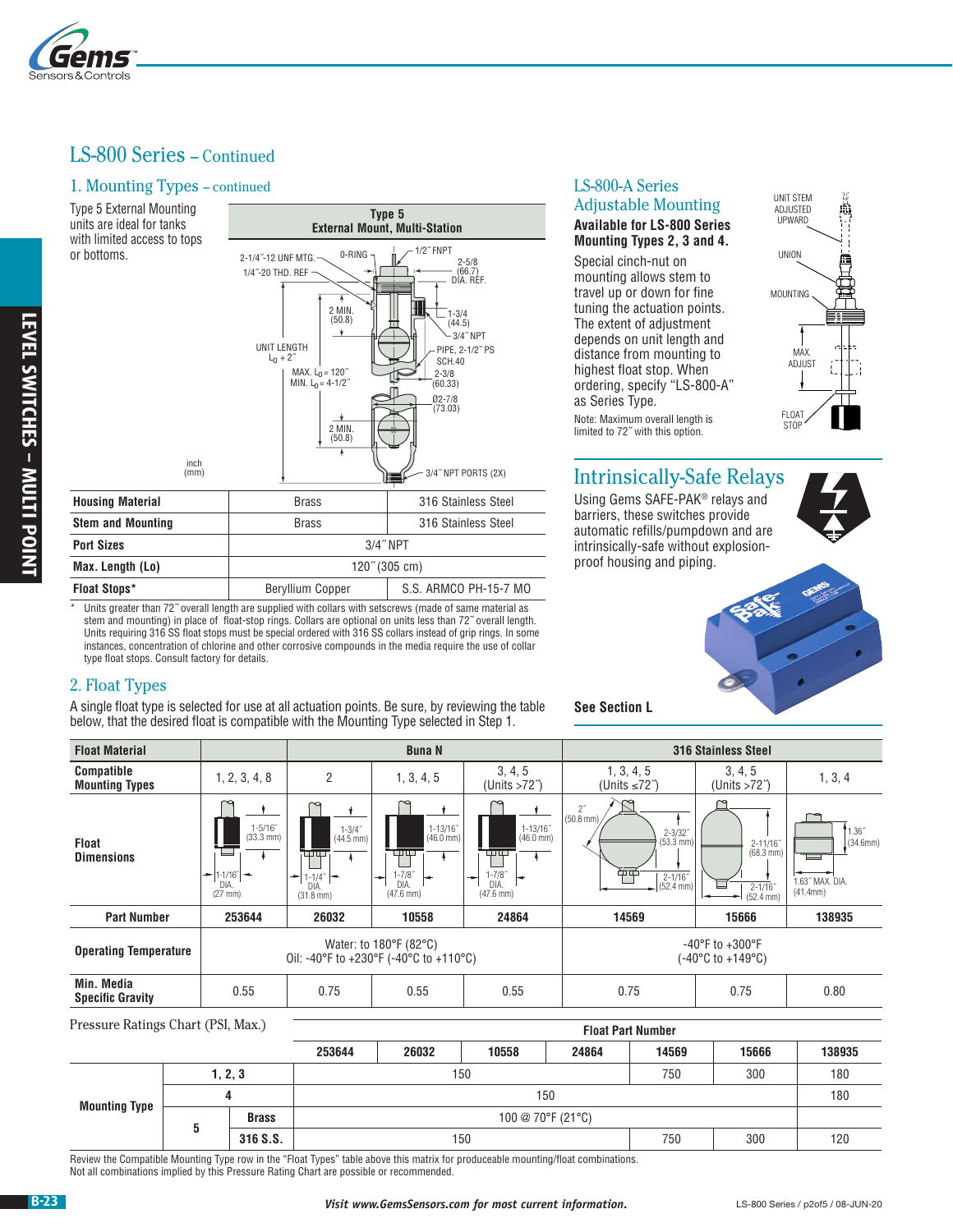#### 3. Electrical Specifications

**Switch (N.O. or N.C.): SPST:** 20 VA or 100 VA **SPDT:** 20 VA

- **Lead Wires:** #18 AWG, 24˝ L., Polymeric (except as noted in Wiring Color Code chart at right).
- **Approvals:** LS-800 Series switches are U.L. Recognized – File No. E45168; CSA Listed – File No. 30200

Typical Wiring Diagrams For clarity, only two actuation levels are shown in each

group diagram.



### Wiring Color Code

Tinted area designates U.L. Recognized wiring configurations.

|              | <b>SPST Switches</b>                                                                                                                                                                                                                                                                                            |              |              |                                                                                                                                                                                                                                                                                                                                                                                                                                                                                                                                                                                                                                                                                                                                                                                                                                                                                                                                                                                                    | <b>SPDT Switches 20 VA</b> |             |                 |                                                                                                                   |  |
|--------------|-----------------------------------------------------------------------------------------------------------------------------------------------------------------------------------------------------------------------------------------------------------------------------------------------------------------|--------------|--------------|----------------------------------------------------------------------------------------------------------------------------------------------------------------------------------------------------------------------------------------------------------------------------------------------------------------------------------------------------------------------------------------------------------------------------------------------------------------------------------------------------------------------------------------------------------------------------------------------------------------------------------------------------------------------------------------------------------------------------------------------------------------------------------------------------------------------------------------------------------------------------------------------------------------------------------------------------------------------------------------------------|----------------------------|-------------|-----------------|-------------------------------------------------------------------------------------------------------------------|--|
| Wiring       | Group II<br>Group I                                                                                                                                                                                                                                                                                             |              |              | <b>Group III</b>                                                                                                                                                                                                                                                                                                                                                                                                                                                                                                                                                                                                                                                                                                                                                                                                                                                                                                                                                                                   |                            |             | <b>Group IV</b> |                                                                                                                   |  |
| Com.<br>Wire | <b>Black</b>                                                                                                                                                                                                                                                                                                    |              | None         | <b>Black</b>                                                                                                                                                                                                                                                                                                                                                                                                                                                                                                                                                                                                                                                                                                                                                                                                                                                                                                                                                                                       |                            | None        |                 |                                                                                                                   |  |
|              | NO/NC                                                                                                                                                                                                                                                                                                           | SW.<br>Com.  | NO/NC        | NO.                                                                                                                                                                                                                                                                                                                                                                                                                                                                                                                                                                                                                                                                                                                                                                                                                                                                                                                                                                                                | ΝC                         | SW.<br>Com. | NO              | ΝC                                                                                                                |  |
| L1           | Red                                                                                                                                                                                                                                                                                                             | Red          | Red          | Red                                                                                                                                                                                                                                                                                                                                                                                                                                                                                                                                                                                                                                                                                                                                                                                                                                                                                                                                                                                                | Wh/Red                     | Red         | Wh/Red          | Wh/Blk/Red                                                                                                        |  |
| L2           | Yellow                                                                                                                                                                                                                                                                                                          | Yellow       | Yellow       | Yellow                                                                                                                                                                                                                                                                                                                                                                                                                                                                                                                                                                                                                                                                                                                                                                                                                                                                                                                                                                                             | Wh/Yel                     | Yellow      | Wh/Yel          | Wh/Blk/Yel                                                                                                        |  |
| L3           | <b>Blue</b>                                                                                                                                                                                                                                                                                                     | <b>Blue</b>  | Blue         | Blue                                                                                                                                                                                                                                                                                                                                                                                                                                                                                                                                                                                                                                                                                                                                                                                                                                                                                                                                                                                               | Wh/Blue                    | Blue        | Wh/Blu          | Wh/Blk/Blu                                                                                                        |  |
| L4           | <b>Brown</b>                                                                                                                                                                                                                                                                                                    | <b>Brown</b> | <b>Brown</b> | Brown                                                                                                                                                                                                                                                                                                                                                                                                                                                                                                                                                                                                                                                                                                                                                                                                                                                                                                                                                                                              | Wh/Brn                     | Brown       | Wh/Brn          | Wh/Blk/Brn                                                                                                        |  |
| L5           | Orange                                                                                                                                                                                                                                                                                                          | Orange       | Orange       | Orange                                                                                                                                                                                                                                                                                                                                                                                                                                                                                                                                                                                                                                                                                                                                                                                                                                                                                                                                                                                             | Wh/Orn                     | Orange      | Wh/Orn          | Wh/Blk/Orn                                                                                                        |  |
| L6           | Gray                                                                                                                                                                                                                                                                                                            | Gray         | Gray         | Gray                                                                                                                                                                                                                                                                                                                                                                                                                                                                                                                                                                                                                                                                                                                                                                                                                                                                                                                                                                                               | Wh/Gra                     | Gray        | Wh/Gra          | Wh/Blk/Gra                                                                                                        |  |
|              | 3. See "Electrical Data" on Page X-5 for more information.                                                                                                                                                                                                                                                      |              |              |                                                                                                                                                                                                                                                                                                                                                                                                                                                                                                                                                                                                                                                                                                                                                                                                                                                                                                                                                                                                    |                            |             |                 |                                                                                                                   |  |
|              | Switch actuation levels are determined following the guidelines below.<br>with Buna N floats:<br>$A = 1-1/2$ " (38.1 mm) minimum distance to highest level (2", Type 5 only).<br>$B = 2''$ (50.8 mm) minimum distance from end of unit to lowest level.<br>$C = 3$ " (76.2 mm) minimum distance between levels. |              |              |                                                                                                                                                                                                                                                                                                                                                                                                                                                                                                                                                                                                                                                                                                                                                                                                                                                                                                                                                                                                    |                            |             |                 | All units 72" or less L <sub>o</sub> with Stainless Steel or Buna N floats. Also any unit over 72" L <sub>o</sub> |  |
| Notes:       | unless otherwise specified.<br>4. Tolerance on actuation levels is ±1/8" (3.2 mm).                                                                                                                                                                                                                              |              |              | $D = 1/4$ " (6.3 mm) minimum distance between actuation levels (Note: One float for<br>two levels can be used only when low level is N.C. dry and high level is N.O. dry).<br>Types 1, 3, 4, and 5 units with stainless steel float, Part Number 15666:<br>$A = 1-5/8$ " (41.3 mm) minimum distance to highest level (2", Type 5 only).<br>$B = 2-1/2$ " (63.5 mm) minimum distance from end of unit to lowest level.<br>$C = 4$ " (101.6 mm) minimum distance between level.<br>$D = 1/4$ " (6.3 mm) minimum distance between actuation levels (Note: One float for<br>two levels can be used only when low level is N.C. dry and high level is N.O. dry).<br>1. A, B and C dimensions based on a liquid specific gravity of 1.0.<br>2. One float for two levels can be used only when 20VA switch is used.<br>3. Actuation levels are calibrated on descending fluid level, with water as the calibrating fluid,<br>5. TH (Temperature option) makes "B" dimension a minimum of 2.75" (69.8 mm). |                            |             |                 |                                                                                                                   |  |
|              |                                                                                                                                                                                                                                                                                                                 |              |              |                                                                                                                                                                                                                                                                                                                                                                                                                                                                                                                                                                                                                                                                                                                                                                                                                                                                                                                                                                                                    |                            |             |                 |                                                                                                                   |  |

#### 4. Actuation Level Dimensions



- Switch actuation levels are determined following the guidelines below.
- All units 72" or less  $L_0$  with Stainless Steel or Buna N floats. Also any unit over 72"  $L_0$ with Buna N floats:
- $A = 1-1/2$ <sup>"</sup> (38.1 mm) minimum distance to highest level (2<sup>"</sup>, Type 5 only).
- $B = 2$ <sup>"</sup> (50.8 mm) minimum distance from end of unit to lowest level.
- $C = 3$ " (76.2 mm) minimum distance between levels.
- D = 1/4˝ (6.3 mm) minimum distance between actuation levels (Note: One float for two levels can be used only when low level is N.C. dry and high level is N.O. dry).

- $A = 1-5/8$ <sup>"</sup> (41.3 mm) minimum distance to highest level (2<sup>"</sup>, Type 5 only).
- $B = 2-1/2$ <sup> $\degree$ </sup> (63.5 mm) minimum distance from end of unit to lowest level.
- $C = 4$ <sup>"</sup> (101.6 mm) minimum distance between level.
- $D = 1/4$ <sup> $\degree$ </sup> (6.3 mm) minimum distance between actuation levels (Note: One float for two levels can be used only when low level is N.C. dry and high level is N.O. dry).

- 1. A, B and C dimensions based on a liquid specific gravity of 1.0.
- 2. One float for two levels can be used only when 20VA switch is used.
- 3. Actuation levels are calibrated on descending fluid level, with water as the calibrating fluid, unless otherwise specified.
- 4. Tolerance on actuation levels is  $\pm 1/8$ <sup>"</sup> (3.2 mm).<br>5. TH (Temperature option) makes "B" dimension a
- TH (Temperature option) makes "B" dimension a minimum of 2.75" (69.8 mm).

Actuation level distances and  $L_0$  (overall unit length) are measured from inner surfaces of mounting plug or flange.

\*\* Length Overall  $L_0 = L_1 +$  Dimension B. See Mounting Types for Maximum Length values.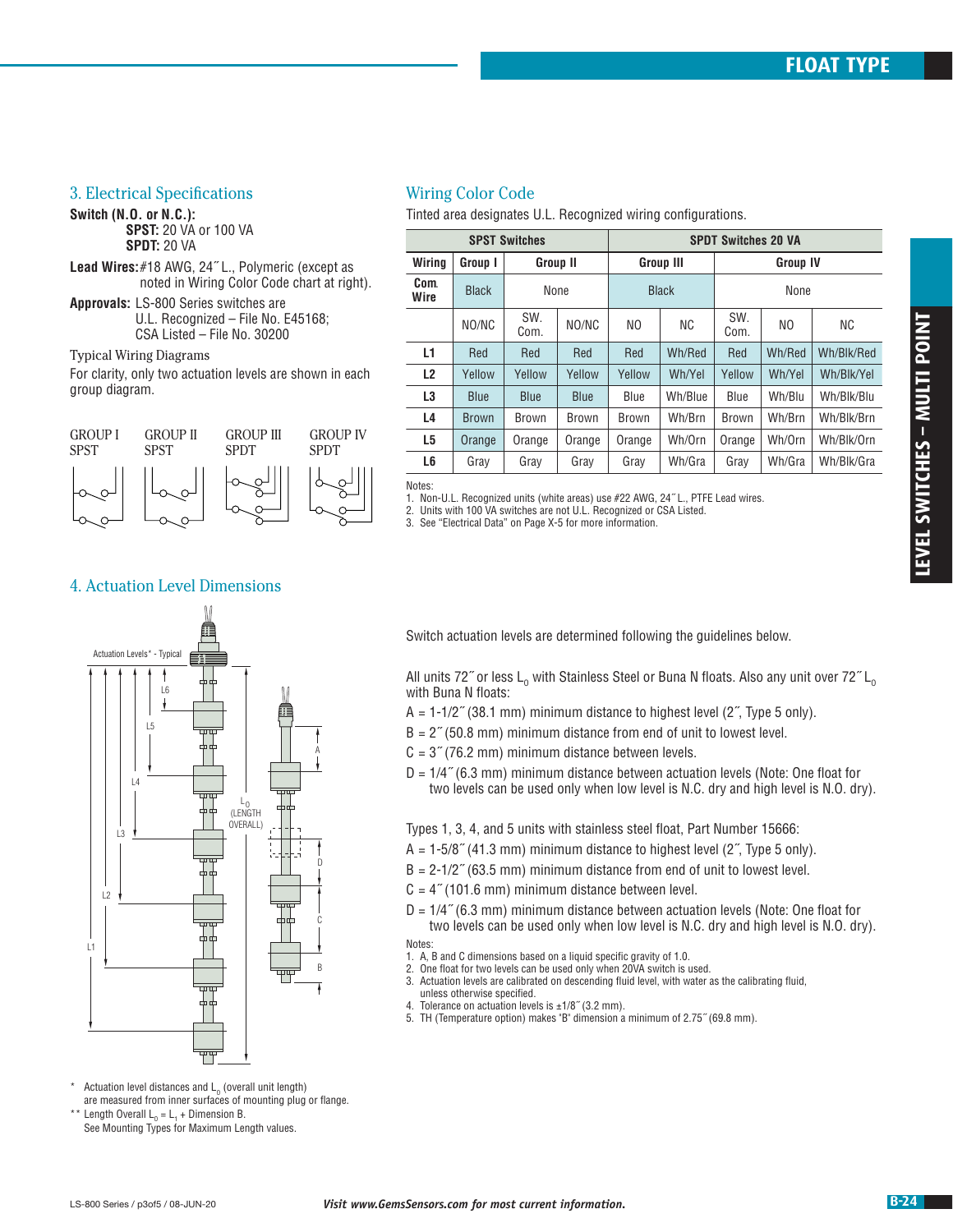

# Optional Integrated Temperature Sensors

- ▶ Compatible with LS-700 and LS-800 Series Units
- ▶ Thermostat Switches or Thermistor Versions Advantages of integrated temperature sensors:
- Space Saving.
- Fewer intrusions into the tank.
- Electrical wiring emanates from a single source eliminate multiple conduits.
- **°F** • Economical – typically less expensive than separate sensors. Look for units in this catalog with the temperature sensor icon:  $\downarrow$

### Thermistor for Continuous Indication – TM-800 and TM-700

**B-25 Example 1 B-25 Victor Control Control Control Control Control Control Control Control Control Control Control Control Control Control Control Control Control Control Control Control Control Control Control Cont** • Excellent repeatability. **Value:** 10,000 ohms @ 77°F (25°C) **Tolerance:** ±0.2°C from 32°F to 158°F (0°C to 70°C) **Operating Temperature:** 302°F (150°C), Max. **Alpha @ 25°C:** -4.39%/°C **Dissipation Constant:** 1mW/°C in Still Air;

8mW/°C in Oil Bath.

#### How to Order

Temperature thermistors are available on LS-700 Series units with up to three actuation levels, and on LS-800 Series units with up to five actuation levels. To have thermistor added, order model TM-800 or TM-700. Note: This option is not CE Approved.

### Thermostat for Switch Actuation

- Standard Settings from 100°F to 200°F.
- Open or close switch on increasing temperature.

Use these switches to set off High/Low temperature alarms. Or, combine with GEMS relays to control tank heating and cooling, motor-operated valves, etc.

To designate the thermostat switch option, order model TH-700 or TH-800. Also specify the choice from selections A, B and C below.

A. Switch Rating: For LS-800 Series: 6A/120V, 4A/240V, 100VA (non-inductive). For LS-700 Series: 2.6A/120V (inductive).

- B. Contact Operation on Increasing Temperature: "Opens" when Set Point reached or "Closes" when Set Point reached.
- C. Standard Temperature Set Point (±7.2°F; ±4°C): 100°F (37.7°C), 125°F (51.6°C), 150°F (65.6°C), 175°F (79.4°C), 200°F (93.3°C)
- Note:

2. This option is not CE Approved.





GROUP I



GROUP II



Note: End of unit stem must be submerged a minimum of 2-3/4˝ for level switch actuation.

#### **Typical Wiring Diagram**



BLACK RED **GREEN** 

<sup>1.</sup> Other temperature settings and tolerances available; 25 piece minimum order quantity applies. Please call GEMS Sensors Inc. for more information.